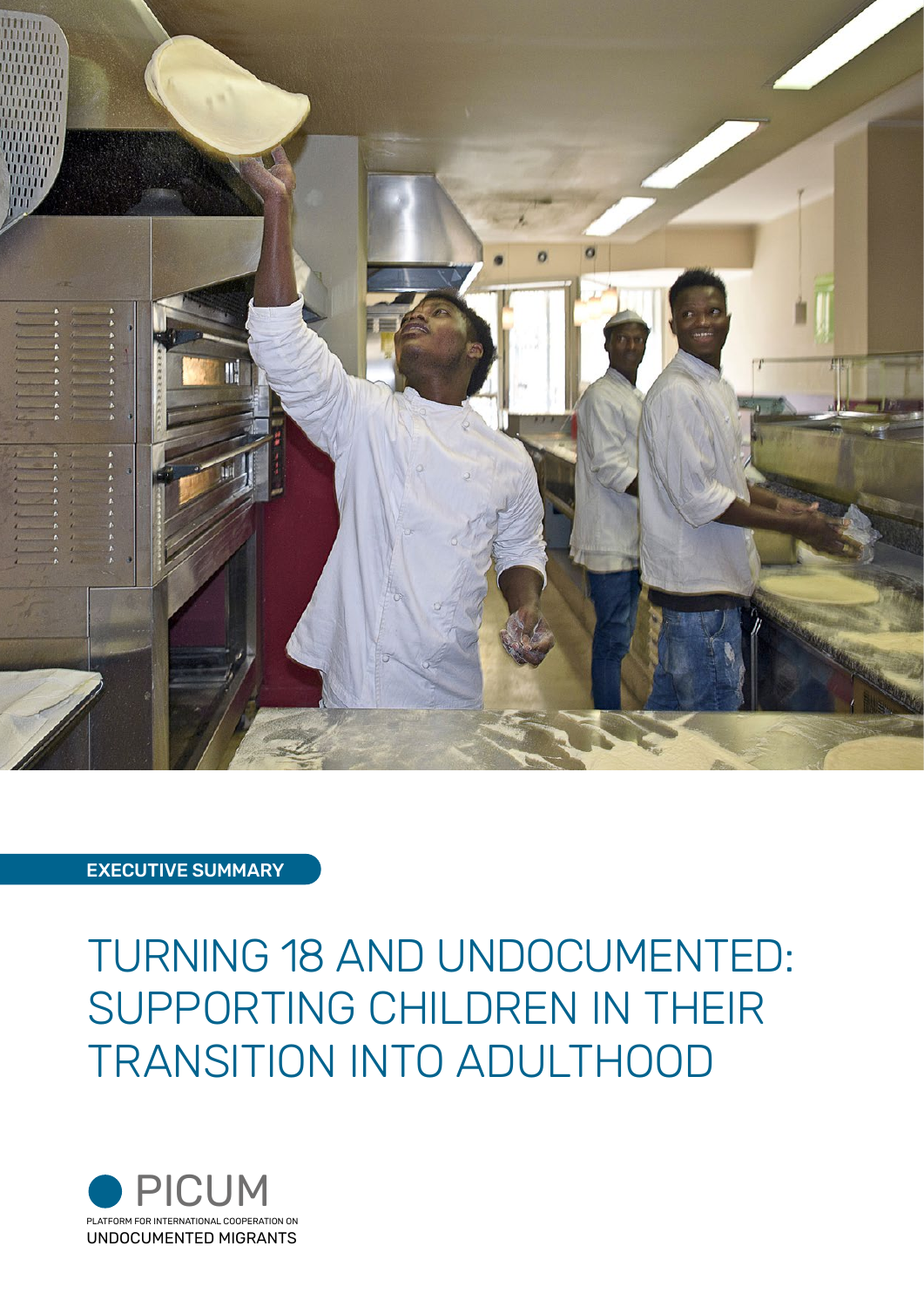## EXECUTIVE SUMMARY

Across Europe, thousands of migrant children dread their eighteenth birthday. The normal order of things is for children to grow up, gain autonomy and agency, and gradually take up the roles and responsibilities expected of adults. But, while most children and young people in European societies are allowed to gradually try out the freedom and responsibility that comes with being an adult,<sup>1</sup> undocumented children and young people are not allowed the privilege of time. They face an accelerated, compressed transition into adulthood. Unaccompanied children are particularly expected to become independent at a much faster pace than their peers, and with fewer resources at their disposal.

This report reviews the support undocumented migrant children and young people need and receive, and how governments treat them when they become of age. The relevant residence procedures and return policies in six countries (Belgium, Germany, Greece, Spain, Sweden and the United Kingdom) are examined in detail in the annex.

2

#### An ill-prepared transition

Two distinct yet interconnected processes are at play in this stage of life: the abrupt 'ageing out' and the slower 'transition into adulthood'. Transition into adulthood can be understood as *"the assumption of new roles and tasks related to the acquisition of autonomy and social integration, that culminates in the achievement of education, training, work, mature relationships, financial and housing independence."*<sup>2</sup> 'Ageing out' refers to the loss of rights children experience when turning 18.3 Here, ageing out includes the fact that children become (or remain) undocumented on their 18th birthday. Turning 18 means losing access to essential support and services like health care, specialised social workers or a guardian. This has far-reaching consequences for children's and young people's lives, as most adult pursuits require a residence permit (e.g., studying, working, getting a driver's license, etc).4 Turning 18 also means losing the little respite undocumented children may have from the full force of migration enforcement policies.

- 1 Arnett J.J., 2000, *Emerging Adulthood. A theory of development from the late teens through the twenties*, American Psychologist Vol. 55, no.5, 469-480
- 2 López, M.L., Santos, I., Bravo, A. and del Valle, J.F., 2013, *The process of transition to adulthood of young people fostered by the child welfare system*. An. Psicol., 29, 187–196; cited in Gullo, F., García-Alba, L., Bravo, A., del Valle, J.F., 2021, *[Crossing](https://www.mdpi.com/1660-4601/18/13/6935)  [Countries and Crossing Ages: The Difficult Transition to Adulthood of Unaccompanied Migrant Care Leavers](https://www.mdpi.com/1660-4601/18/13/6935)*, International Journal of Environmental Research and Public Health, 18, 6935
- 3 What rights exactly are lost depends on the country and the specific situation of the child. For unaccompanied children (whether undocumented before the 18<sup>th</sup> birthday or having become undocumented at 18), this often means losing preferential access to education, health care, housing, their guardian or legal representative, other psycho-social support and losing the protection against forced return/deportation. For undocumented children in families, this generally means losing preferential access to education and health care 'only', as they enjoy fewer child protection safeguards than unaccompanied children in Europe to begin with.
- 4 Gonzales R.G., 2016, *Lives in limbo. Undocumented and coming of age in America*, University of California Press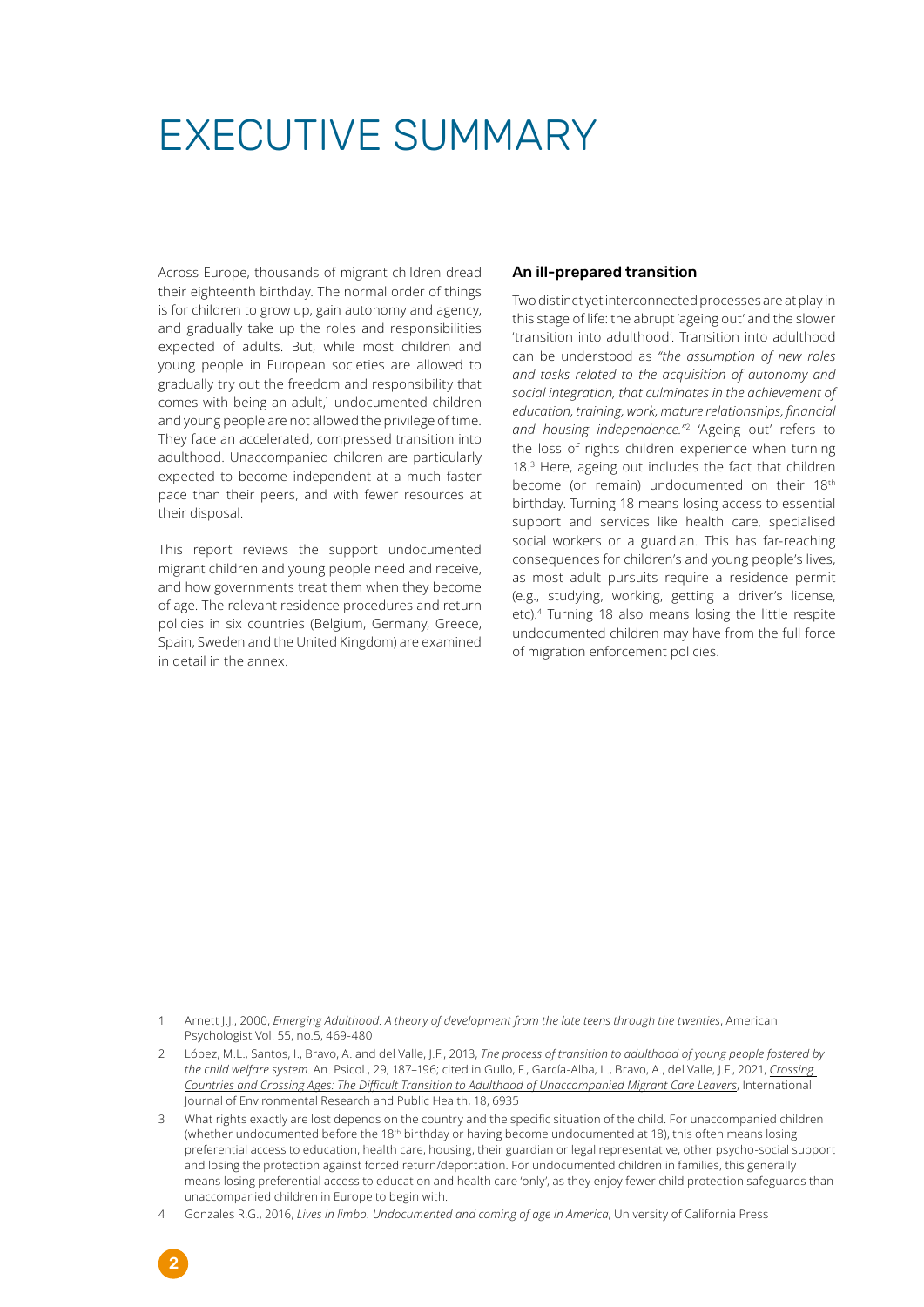Ageing out into undocumented adulthood comes as a shock to most children with irregular migration status. Their mental health suffers because of it, as they are rarely properly prepared for the many changes it entails and may have to depend on insecure residence permits. 5 Most initiatives that assist undocumented young people ageing out are local and small-scale, so many children and young people fall by the wayside. Most of the existing initiatives also focus on (former) unaccompanied children who are either seeking asylum or are recognized refugees. Nonetheless, this report highlights good practices supporting unaccompanied children and/or children in families transitioning into undocumented adulthood in Belgium, Germany, Ireland, and The Netherlands.

#### Lack of protection at a precarious phase in life

Several issues recur across Europe. For instance, most EU member states protect unaccompanied children from deportation, either by issuing a temporary residence permit until they turn 18 or by not implementing return orders while they are underage.6 Yet these same temporary statuses may not give access to longer term residence permits. The 'UASC' leave<sup>7</sup> in the UK, for instance, cannot be extended or renewed into adulthood and is not a route to settlement.

Crucially, access to services and any protection from harmful migration enforcement policies ends at 18 and is not extended to young people, despite their vulnerability.

Even when residence procedures exist, undocumented young people often cannot access them. They may not be able to meet the conditions of longer-term residence permits (e.g., finding full-time work in an economic downturn, having spent at least half of their life in the country), or the procedure may be too expensive. As a result, these children age out into undocumented adulthood and social exclusion.

Of the six countries<sup>8</sup> under review, only Spain and Germany have residence procedures that prevent children from becoming undocumented at 18. Unaccompanied children and young people who age out in Greece or Sweden cannot in practice or in law regularise their stay outside of the asylum system.

3

- 5 What rights exactly are lost depends on the country and the specific situation of the child. For unaccompanied children (whether undocumented before the 18th birthday or having become undocumented at 18), this often means losing preferential access to education, health care, housing, their guardian or legal representative, other psycho-social support and losing the protection against forced return/deportation. For undocumented children in families, this generally means losing preferential access to education and health care 'only', as they enjoy fewer child protection safeguards than unaccompanied children in Europe to begin with.
- 6 Belgium, Bulgaria, Cyprus, Czech Republic, Denmark, Estonia, France, Greece, Hungary, Ireland, Italy, Lithuania, Malta, Portugal, Slovakia, and Spain. Self-reported data. See annex 1. Source: EMN, 2021, *[Children in Migration: Report on the](https://emn.ie/publications/children-in-migration-report-on-the-state-of-implementation-in-2019-of-the-2017-communication-on-the-protection-of-children-in-migration/)  [state of implementation in 2019 of the 2017 Communication on the protection of children in migration](https://emn.ie/publications/children-in-migration-report-on-the-state-of-implementation-in-2019-of-the-2017-communication-on-the-protection-of-children-in-migration/)*.
- 7 The official name is 'limited leave to remain as an seeking unaccompanied child' although children with an ongoing asylum claim cannot receive it. See annex 2.
- 8 Belgium, Germany, Greece, Spain, Sweden, and the UK.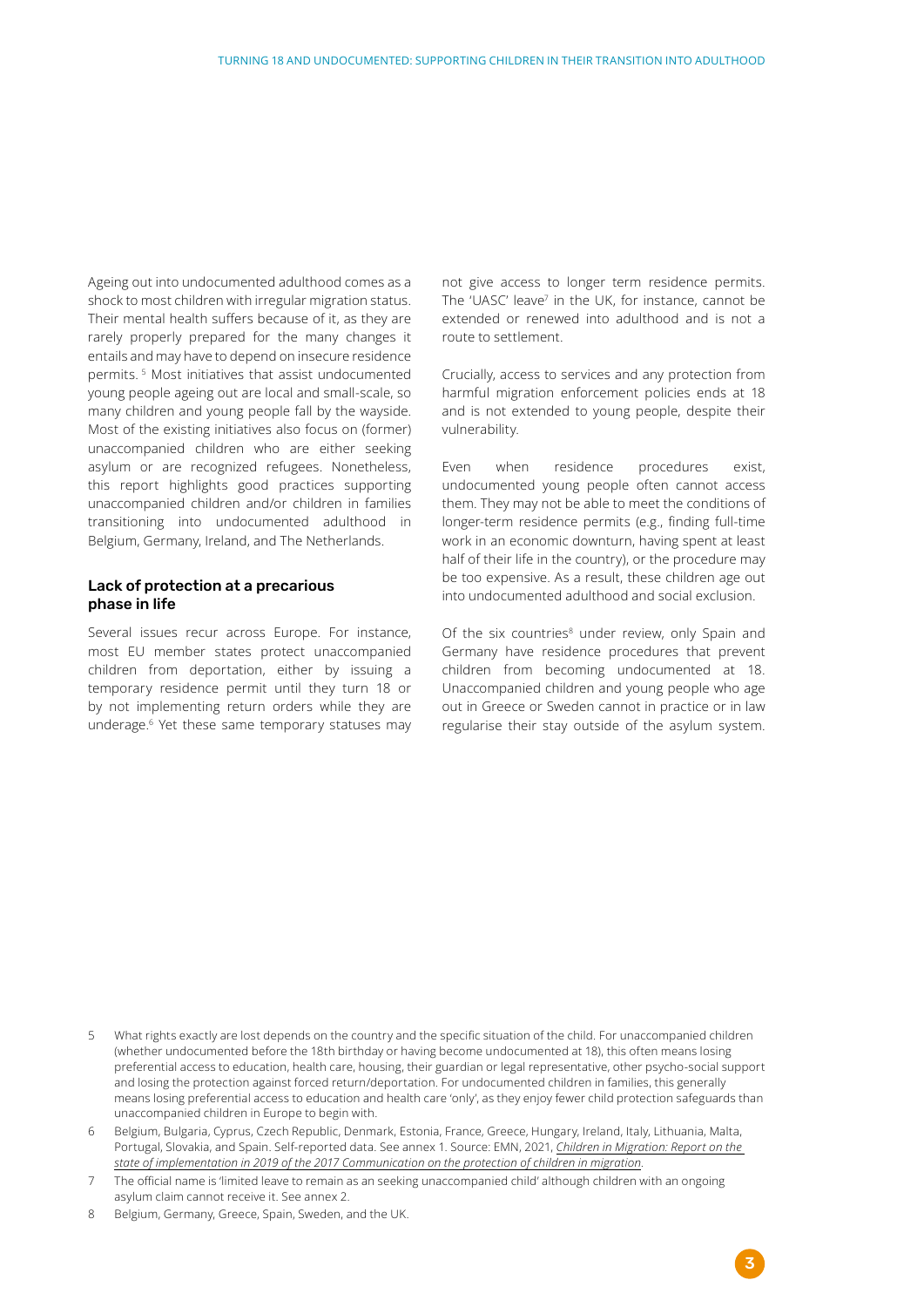This is also the case for aged out unaccompanied children in the UK, unless they spent half of their lives in the UK. However, recent changes to the Immigration Rules will facilitate access to a secure residence permit for children who have lived in the UK for seven years and for young people who spent half of their lives in the country.9 The sixth country under review, Belgium, does have a residence procedure aiming to identify a durable solution for unaccompanied children, but they risk ageing out before a durable solution is identified. And, once aged out, their integration and time spent in Belgium is not necessarily sufficient grounds for another residence permit.

Some governments try to deport former unaccompanied children close to their 18th birthday without reassessing the original return decision – a practice which was recently condemned by the EU Court of Justice.<sup>10</sup>

The initial return order itself is often issued without a proper assessment of whether a return would be in the best interests of the child, even though half of EU member states and Norway report $11$  having legal or policy provisions requiring such an assessment

4

where unaccompanied children are concerned. And, although some notable practices regarding unaccompanied children do exist,12 no EU member state has included an in-depth, formalised procedure assessing the best interests and identifying a durable solution for all undocumented migrant children – both those who are accompanied as well as those who are unaccompanied – in their migration laws.

Childhood and adulthood are generally seen as two wholly distinct policy fields, causing a patchwork of practices and harm to children and young people transitioning into adulthood – including at the EU level.13 Although the Council of Europe has recognized the precarity that ageing out brings for young migrants and refugees<sup>14</sup> and issued guidance, it only concerns unaccompanied asylum-seeking or refugee children.15

#### Creating a stable launching pad

Transitioning into adulthood, especially undocumented adulthood, can create a perfect storm exacerbating children's and young people's vulnerability to harm, exploitation, and mental illhealth.

- 10 CJEU, 14 January 2021, *[Case of TQ v Staatssecretaris van Justitie en Veiligheid](https://curia.europa.eu/jcms/upload/docs/application/pdf/2021-01/cp210005en.pdf)*, Press Release no. 5/21.
- 11 EMN, 2021, *[Children in Migration. Report on the state of implementation in 2019 of the 2017 Communication on the](https://emn.ie/publications/children-in-migration-report-on-the-state-of-implementation-in-2019-of-the-2017-communication-on-the-protection-of-children-in-migration/)  [protection of children in migration](https://emn.ie/publications/children-in-migration-report-on-the-state-of-implementation-in-2019-of-the-2017-communication-on-the-protection-of-children-in-migration/)*
- 12 For instance, the Belgian 'durable solutions' procedure for unaccompanied children (in annex 2) and the establishment of an advisory committee proposing a durable solution for unaccompanied children in the Grand Duchy of Luxemburg (see Strada lex Luxembourg, *[Une commission consultative pour évaluer l'intérêt supérieur des mineurs non accompagnés](https://www.stradalex.lu/fr/slu_news/document/slu_news_breve20191127-2-fr)* [checked on 20 September 2021]).
- 13 Relevant EU legislation and policies concerning migrant children and young people include the EU Return Directive and wider EU migration law; the Comprehensive Child Rights Strategy, the Child Guarantee, the Youth Guarantee and the 2017 Communication on the Protection of Children in Migration.
- 14 Parliamentary Assembly Resolution [1996 \(2014\)](https://pace.coe.int/en/files/20926?__cf_chl_jschl_tk__=kD8AlEy3QUjXDgEL.heFGBmO6Dunv1eaQY8Blg9f654-1641841515-0-gaNycGzNCOU) *Migrant children: What Rights at 18?* Other relevant Council of Europe texts include Resolution [1509 \(2006\)](http://assembly.coe.int/nw/xml/XRef/Xref-XML2HTML-en.asp?fileid=17456&lang=EN) *Human rights of irregular migrants* and Recommendation [1985 \(2011\)](https://pace.coe.int/en/files/13007?__cf_chl_jschl_tk__=Gslsez6kZ3.mdye8vprrs_wTED7feBU5HBb6Gyf.QpY-1642603266-0-gaNycGzNCJE) *Undocumented migrant children in an irregular situation: a real cause for concern*
- 15 Committee of Ministers Recommendation CM/Rec(2019)4 on supporting young refugees in transition to adulthood

<sup>9</sup> See annex 2. Home Office, 15 March 2022, *[Statement of changes in Immigration Rules](https://assets.publishing.service.gov.uk/government/uploads/system/uploads/attachment_data/file/1061106/E02724891_-_Immigration_Rules_changes_-_HC_1118__Web_Accessible_.pdf)*; Home Office, 15 March 2022, *[Explanatory memorandum to the statement of changes in Immigration Rules presented to Parliament on 15 March 2022 \(HC](https://assets.publishing.service.gov.uk/government/uploads/system/uploads/attachment_data/file/1060728/E02724891_-__HC_1118__-_EXPLANATORY_MEMORANDUM__Web_Acessible_.pdf)  [1118\)](https://assets.publishing.service.gov.uk/government/uploads/system/uploads/attachment_data/file/1060728/E02724891_-__HC_1118__-_EXPLANATORY_MEMORANDUM__Web_Acessible_.pdf)*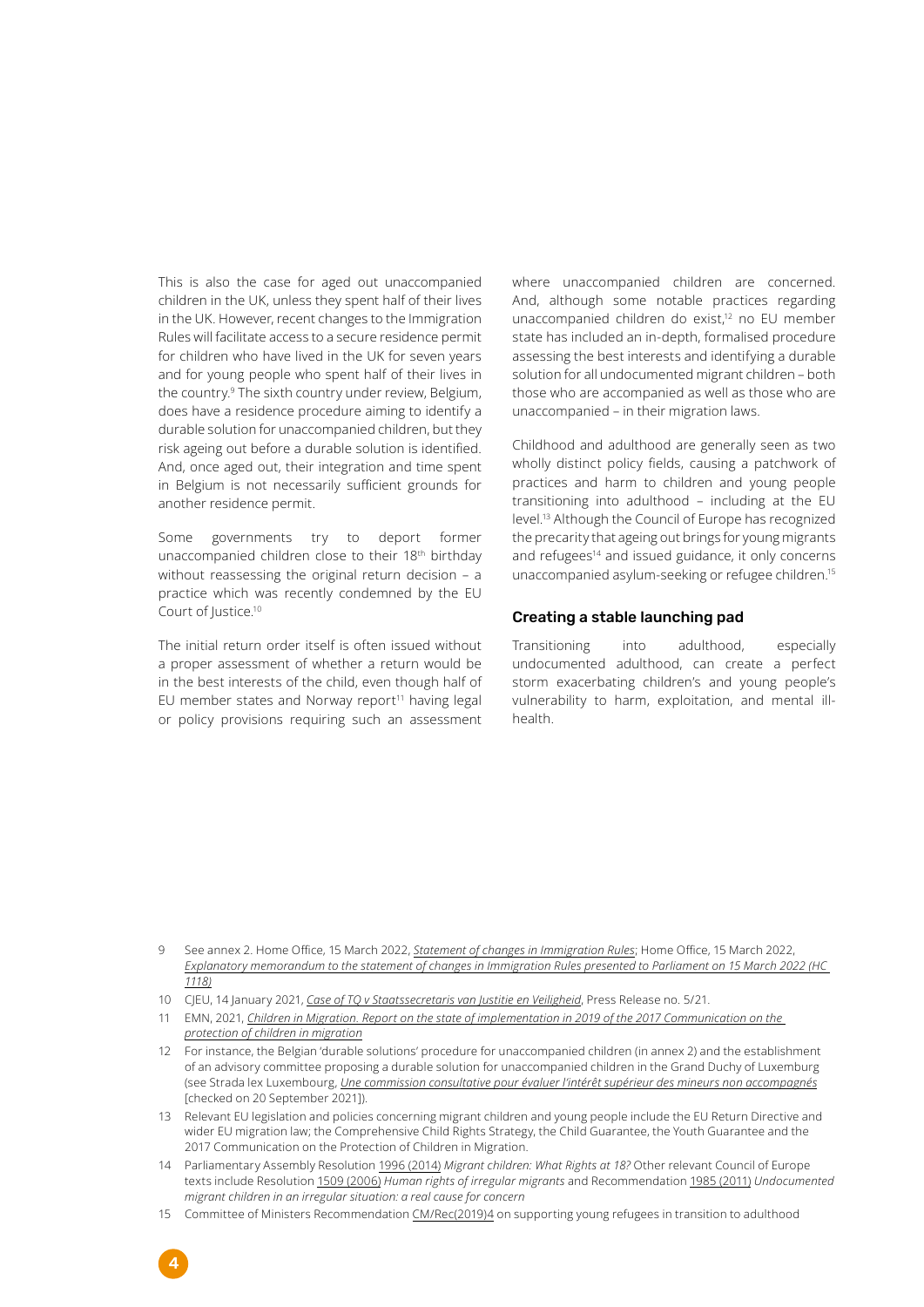To create a better present and future for everyone, children and young people must receive holistic, tailored support in their transition to adulthood, which helps them reflect on the future and works towards case resolution. Children's and young people's needs should be met, including the needs for support, stability, predictability, agency and having options (including ways to regularize).

The EU and governments should prevent children from ageing out as undocumented adults by developing regularization mechanisms based on childhood spent in the country and identifying a durable solution before a return decision is issued to a child, before the 18th birthday.16 More recommendations are listed on pages 8 and 9.



© Melania Messina

5

16 For more on durable solutions, see PICUM, *[Doing What's best for Children](http://www.picum.org/durablesolutions)* and PICUM, IOM, UNICEF, UN Human Rights, ECRE, Save the Children, and Child Circle, 2019, *[Guidance to respect children's rights in return policies and practices. Focus](https://picum.org/wp-content/uploads/2019/09/2019_Guidance_childrens_rights_in_return_policies.pdf)  [on the EU legal framework](https://picum.org/wp-content/uploads/2019/09/2019_Guidance_childrens_rights_in_return_policies.pdf)*; and PICUM, Child Circle, DBI, European Network on Statelessness, Missing Children Europe, DRC, World Organization for early Childhood Education, Terre des Hommes International Federation, Destination Unknown and Save the Children, 2019, *[Durable Solutions and the Best Interests of the Child in the Context of Return](https://picum.org/wp-content/uploads/2019/09/2019_Durable_solutions_joint_brief_ENG.pdf)  [Processes](https://picum.org/wp-content/uploads/2019/09/2019_Durable_solutions_joint_brief_ENG.pdf)*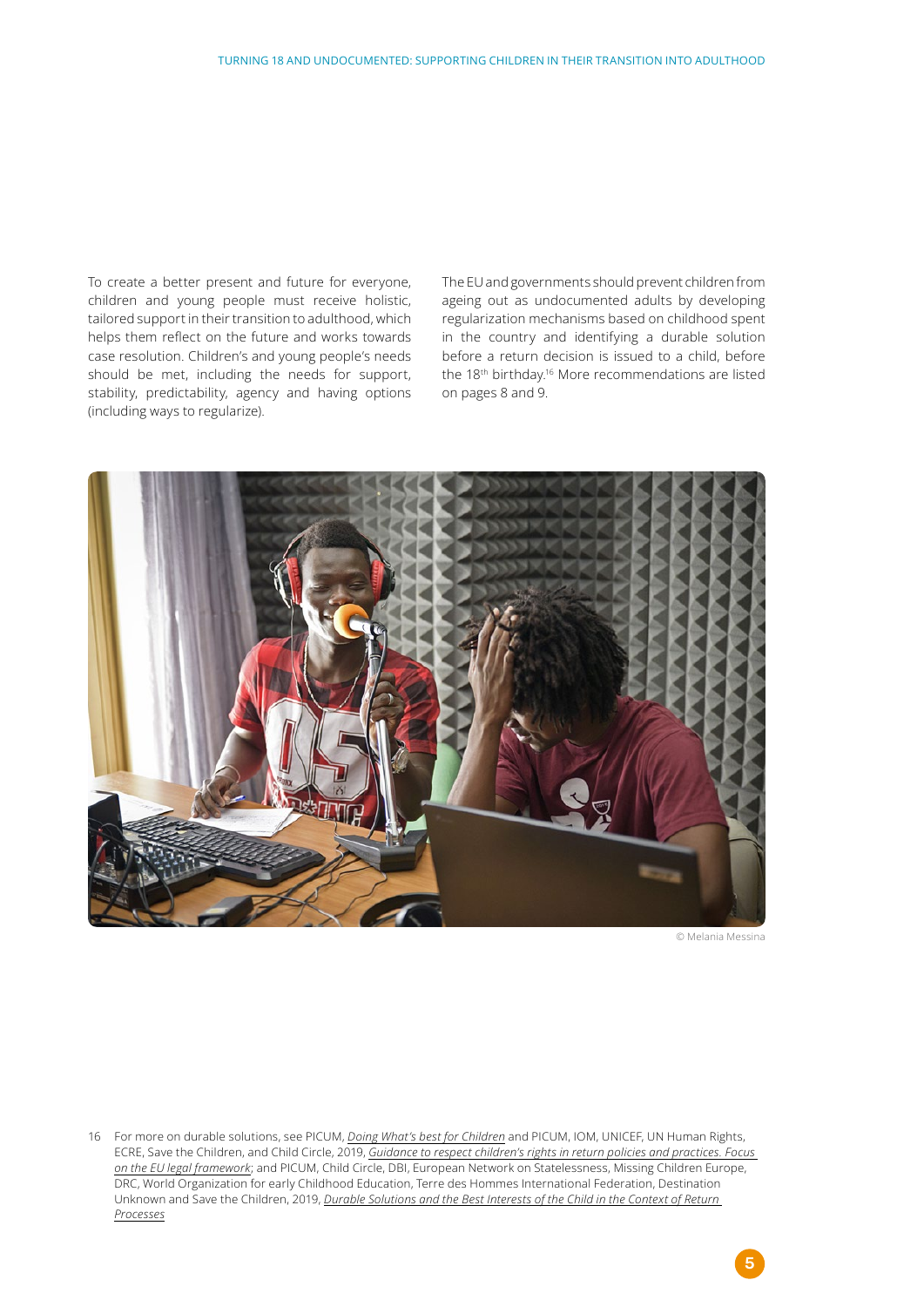## Access to a secure residence status in Belgium, Germany, Greece, Sweden, Spain, and the UK

- Residence procedures to prevent children from becoming undocumented at 18 exist in Spain and Germany.
- ɽ Belgium has a separate residence procedure for unaccompanied children whose purpose is to identify a durable solution<sup>17</sup> that is in the best interest of the child. But if no durable solution is identified before the 18<sup>th</sup> birthday, their chances of accessing a secure residence permit shrinks dramatically.
- ▶ 18-to-24-year-olds who have lived continuously in the UK for half of their lives can apply for a five-year route to settlement, but the process is expensive.
- ɽ Undocumented children can apply for a residence permit after seven years of continuously living in the UK, but the process is especially expensive for those not born in the UK and it is unlikely unaccompanied children meet the criteria.
- ɽ Temporary residence permits for education or vocational training exist (or existed) in Germany, Spain, and Sweden. These can be converted into a more secure residence permit if work is found in time. Most of these are only available to (former) unaccompanied children.
- In Spain, all unaccompanied children in the care of the state (e.g., under guardianship) are considered regularly residing.
- In the UK, unaccompanied children who cannot return to the country of origin are issued a temporary residence permit, but it is not a route to settlement (long-term stay).
- ɽ Both Germany and Greece have '*Duldung'* statuses (suspensions of deportation), with the German ones giving access to services and the possibility to convert it into a residence permit.
- ɽ Children and young people in families transitioning into adulthood cannot regularize their stay in Greece or Sweden outside of the asylum system (in practice or in law).
- Unaccompanied children ageing out without a secure residence status cannot regularize their stay in the UK, Greece or Sweden outside of the asylum system (in practice or in law).

6

<sup>17</sup> For unaccompanied children, durable solutions are either integration in country of stay or family reunification in the country of origin or a third country. However, Belgian law defines them as family reunification in the country where the family lives; return to family, a guardian or reception facilities in the country of origin; or residence in Belgium.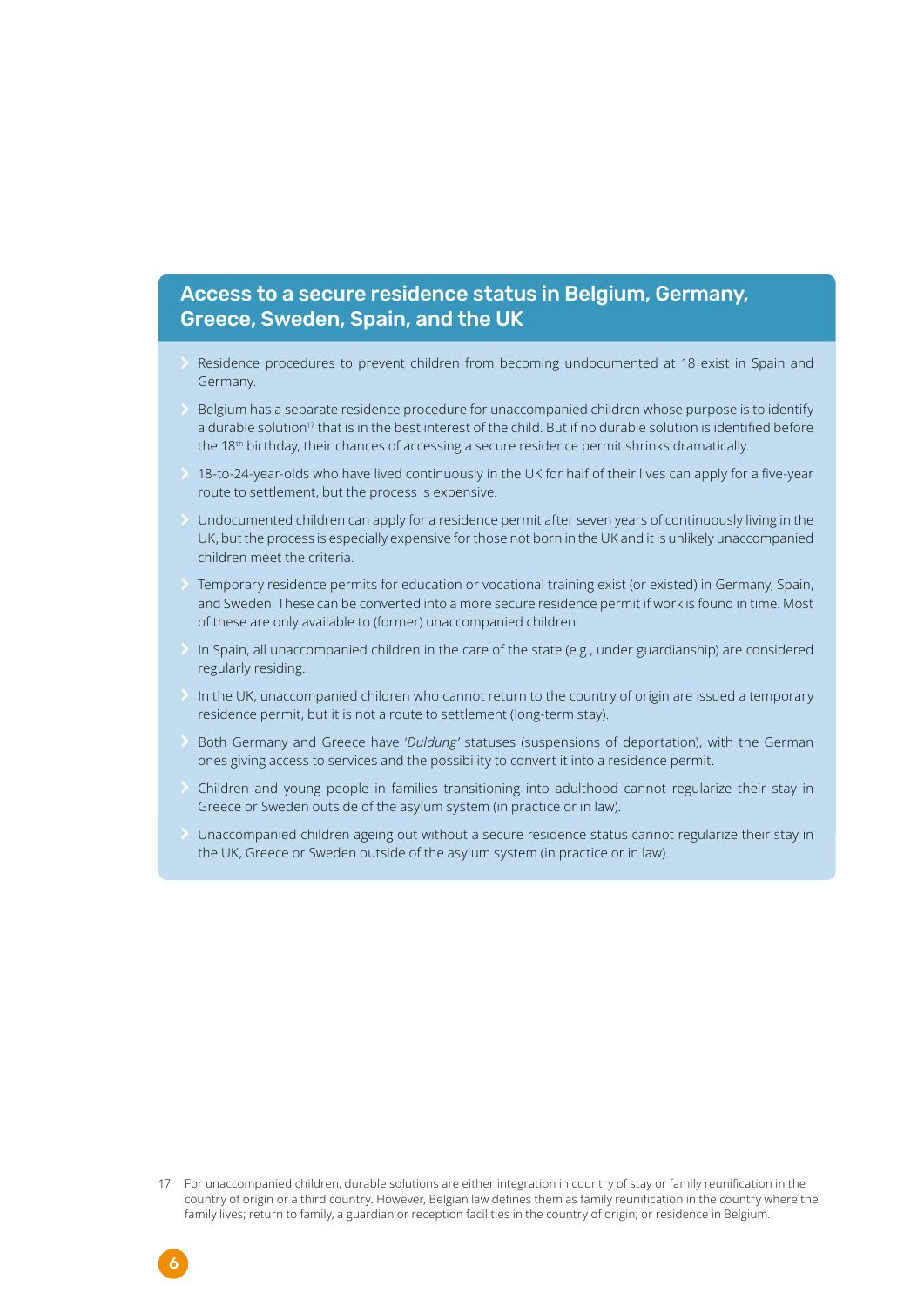## Summary of good practices identified in Belgium, The Netherlands, Ireland and Germany

In two **Belgian** reception centres, the *My Future* programme helps unaccompanied children who will age out undocumented reflect on their options.<sup>18</sup> In Brussels, the non-profit SAAMO19 provides undocumented people with accurate information and organises a three-day 'future orientation' programme to help undocumented people reflect on their life goals. The Flemish child and youth care organisation Minor-Ndako<sup>20</sup> houses and supports undocumented former unaccompanied children for one year.

Similar initiatives exist in **The Netherlands**, where several cities support projects supporting former unaccompanied children (e.g., Utrecht). In Eindhoven, the non-profit *Vluchteling in de Knel* ('VIDK')<sup>21</sup> expanded their support to include undocumented young people in families and young people who arrived after their 18th birthday because they struggle with many of the same challenges and questions as former unaccompanied children.

In **Ireland**, unaccompanied children are usually placed in mainstream child protection (called 'Tusla') and receive aftercare, regardless of residence status. Before the child turns 18, an aftercare social worker is assigned to assist them until they turn 21 or, if the child is in full-time education, 23.<sup>22</sup>

In **Germany**, unaccompanied children or their guardian, children in families and young people themselves can apply for support to young adults (*Hilfen für Junge Volljährige*) <sup>23</sup> at their local Youth Welfare Office. And nearly 500 Youth Migration Services (*'Jugendmigrationsdienste'*) offer 12-to-27-year-olds counseling on issues regarding ageing out, access to tertiary education and vocational training, access to housing, etc.<sup>24</sup>

18 Fedasil, *[Niet-begeleide minderjarige vreemdelingen \(NBMV\)](https://www.fedasil.be/nl/asiel-belgie/minderjarigen/niet-begeleide-minderjarige-vreemdelingen-nbmv)*

19 Formerly *Samenlevingsopbouw Brussel. [www.samenlevingsopbouwbrussel.be](http://www.samenlevingsopbouwbrussel.be/)*

<sup>20</sup> [www.minor-ndako.be](http://www.minor-ndako.be/)

<sup>21</sup> [www.vidk.nl](http://www.vidk.nl/)

<sup>22</sup> Oxfam and Greek Council for Refugees, 2021, *[Teach us for what is coming. The transition into adulthood of foreign](https://www.oxfam.org/en/research/teach-us-what-coming)  [unaccompanied minors in Europe: case studies from France, Greece, Ireland, Italy, and the Netherlands](https://www.oxfam.org/en/research/teach-us-what-coming)*

<sup>23</sup> § 41 Book VIII of the Social Code

<sup>24</sup> [www.jugendmigrationsdienste.de](http://www.jugendmigrationsdienste.de/)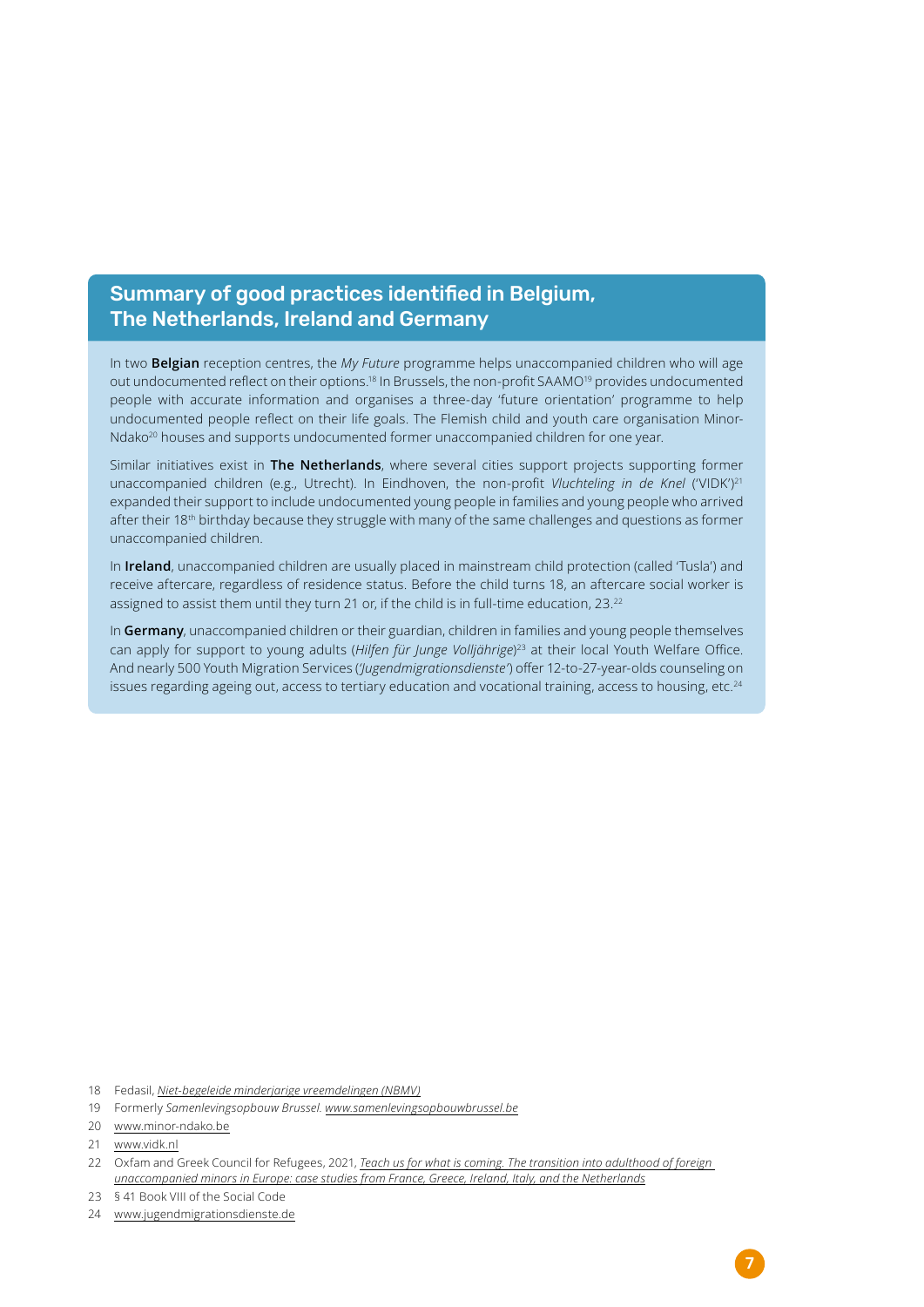## RECOMMENDATIONS

### To the European Union institutions:

- ɽ **Improving residence procedures** to prevent children from becoming undocumented adults:
	- Develop guidance for member states on policies supporting a smooth transition into adulthood of migrant children, including undocumented adulthood, and focusing on unaccompanied children, former unaccompanied children and children and young people in families.
	- Design migration law and policy that safeguard children from harm,<sup>25</sup> including clarifying and strengthening in law the requirement that member states assess whether return is in the best interests of a child before issuing and implementing a return decision.<sup>26</sup>
	- ɽ Ensure that EU law guarantees that children and young people can access national-level residence procedures. This includes refraining from adopting provisions which could in practice limit access to these permits, such as provisions which exempt member states from implementing their national legal framework on part of their territory based on the so-called 'fiction of non-entry'.<sup>27</sup>
- **▶ Building an evidence base** to increase understanding of the reality faced by children transitioning into undocumented adulthood:
	- Foster connection of actors working with children and young people transitioning into adulthood and promote information sharing amongst them, for instance through the EU Network for Children's Rights, the European Migration Network or the organization of dedicated events.
	- Support research projects that explore transition into adulthood, including undocumented adulthood, through funding.
- **▶ Providing support, services and funding** to enable a smooth transition of children and young people transitioning into undocumented adulthood:
	- Allocate EU funding to strengthen child protection and care systems, including those that support migrant children and young people who age out without a secure residence status, as well as pilot projects that support children and young people in transition to adulthood, including undocumented adulthood.

8

<sup>25</sup> See PICUM, 2021, *[PICUM Recommendations on Safeguarding Children's rights in the Migration and Asylum Pact Proposals](https://picum.org/wp-content/uploads/2021/06/Child-rights-in-the-Asylum-and-Migration-Pact_final.pdf)*; PICUM, IOM, UNICEF, UN Human Rights, ECRE, Save the Children, and Child Circle, 2019, *[Guidance to respect children's](https://picum.org/wp-content/uploads/2019/09/2019_Guidance_childrens_rights_in_return_policies.pdf)  [rights in return policies and practices. Focus on the EU legal framework](https://picum.org/wp-content/uploads/2019/09/2019_Guidance_childrens_rights_in_return_policies.pdf)*

<sup>26</sup> Ibid.

<sup>27</sup> For more on this, see PICUM, 2021, *[Why is the Commission's push to link asylum and return procedures problematic and](https://picum.org/wp-content/uploads/2021/10/Why-is-the-Commissions-push-to-link-asylum-and-return-procedures-problematic-and-harmful.pdf)  [harmful?](https://picum.org/wp-content/uploads/2021/10/Why-is-the-Commissions-push-to-link-asylum-and-return-procedures-problematic-and-harmful.pdf)*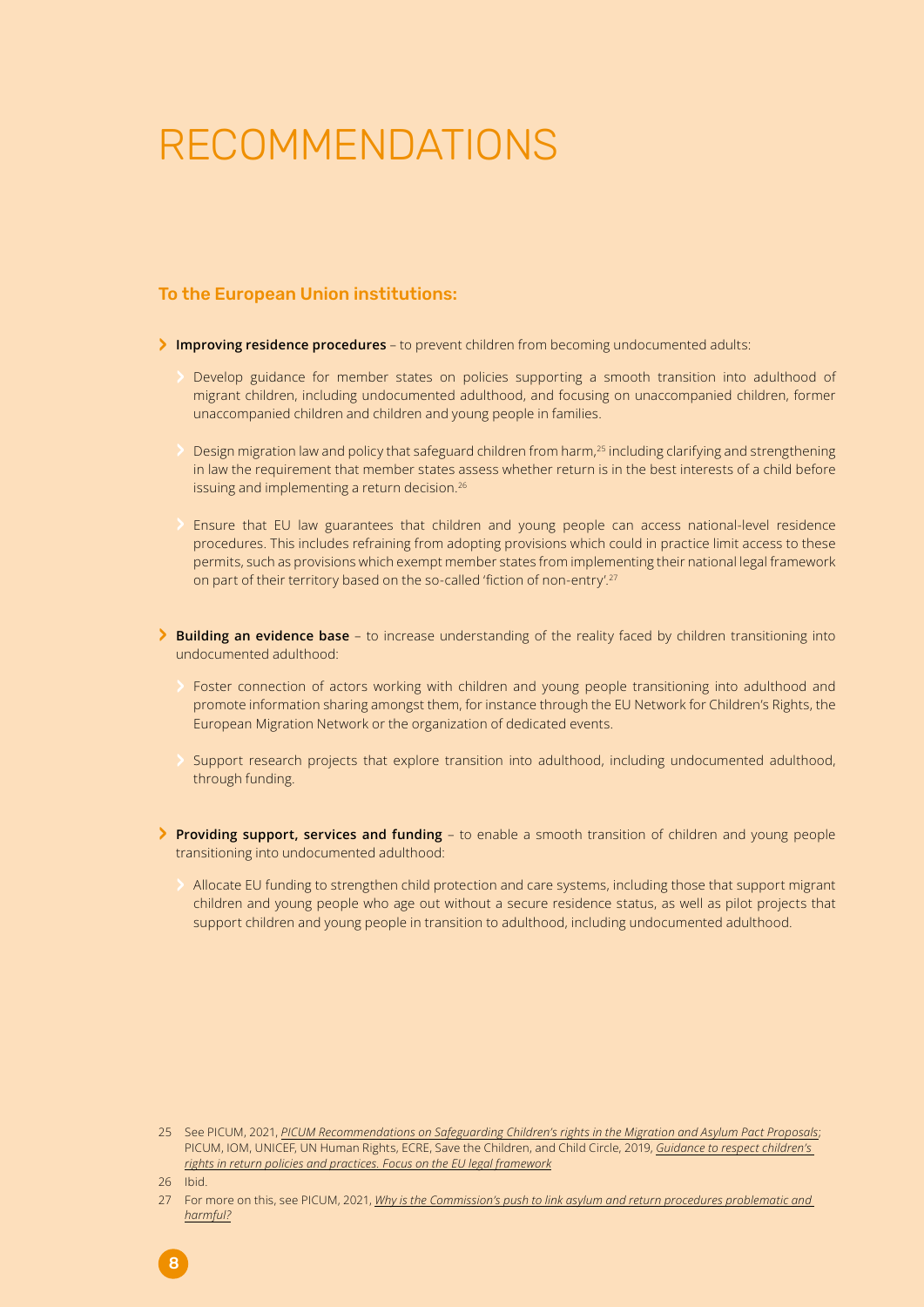### To national and local governments:

- ɽ **Improving residence procedures** to prevent children from becoming undocumented adults:
	- Design migration policy and residence procedures that safeguard children from harm, including mental ill-health. This includes:
		- guaranteeing children have access to a secure residence status before their 18<sup>th</sup> birthday,
		- ensuring temporary permits can be converted into long-term residence permits,
		- integrating a best interests procedure<sup>28</sup> in national law,
		- establishing or strengthening residence permits on the grounds of time of childhood spent in the country,
		- refraining from deporting children on or around their 18<sup>th</sup> birthday solely on the basis that safeguards for children no longer apply.
	- Provide training for governmental and non-governmental staff assisting children and young people, including those placed in care, on the relevant residence procedures and take the necessary steps to ensure appropriate applications are made.
	- ɽ Ensure administrative fees are affordable for people applying for <sup>a</sup> residence permit who do not have the right to work. Include fee waivers, especially for children.
	- ɽ Consult children and young people on their experiences and needs to develop effective and adapted policies and procedures.
- **► Building an evidence base** to increase understanding of the reality faced by children transitioning into undocumented adulthood:
	- Foster connection of actors working with children and young people transitioning into adulthood and nurture the sharing of information amongst them, for instance through the creation of a dedicated task force on national and/or local level.
	- ɽ Fund research projects that explore transition into adulthood, including undocumented adulthood.
- **Providing support, services and funding** to support children and young people transitioning into undocumented adulthood:
	- Develop, fund and support programmes that support migrant children in their transition into adulthood, including undocumented adulthood.
	- ɽ Ensure undocumented young people can access services, including housing and mental health care, based on need.
	- Develop and provide tailored support to children and young people ageing out:
		- Ensure that such support starts well before their 18<sup>th</sup> birthday
		- Provide support to all in need: unaccompanied children, former unaccompanied children, children and young people in families and young people who arrived shortly after their 18<sup>th</sup> birthday
		- Ensure that support is provided irrespective of their residence status.

<sup>28</sup> PICUM, IOM, UNICEF, UN Human Rights, ECRE, Save the Children, and Child Circle, 2019, *[Guidance to respect children's](https://picum.org/wp-content/uploads/2019/09/2019_Guidance_childrens_rights_in_return_policies.pdf)  [rights in return policies and practices. Focus on the EU legal framework](https://picum.org/wp-content/uploads/2019/09/2019_Guidance_childrens_rights_in_return_policies.pdf)*;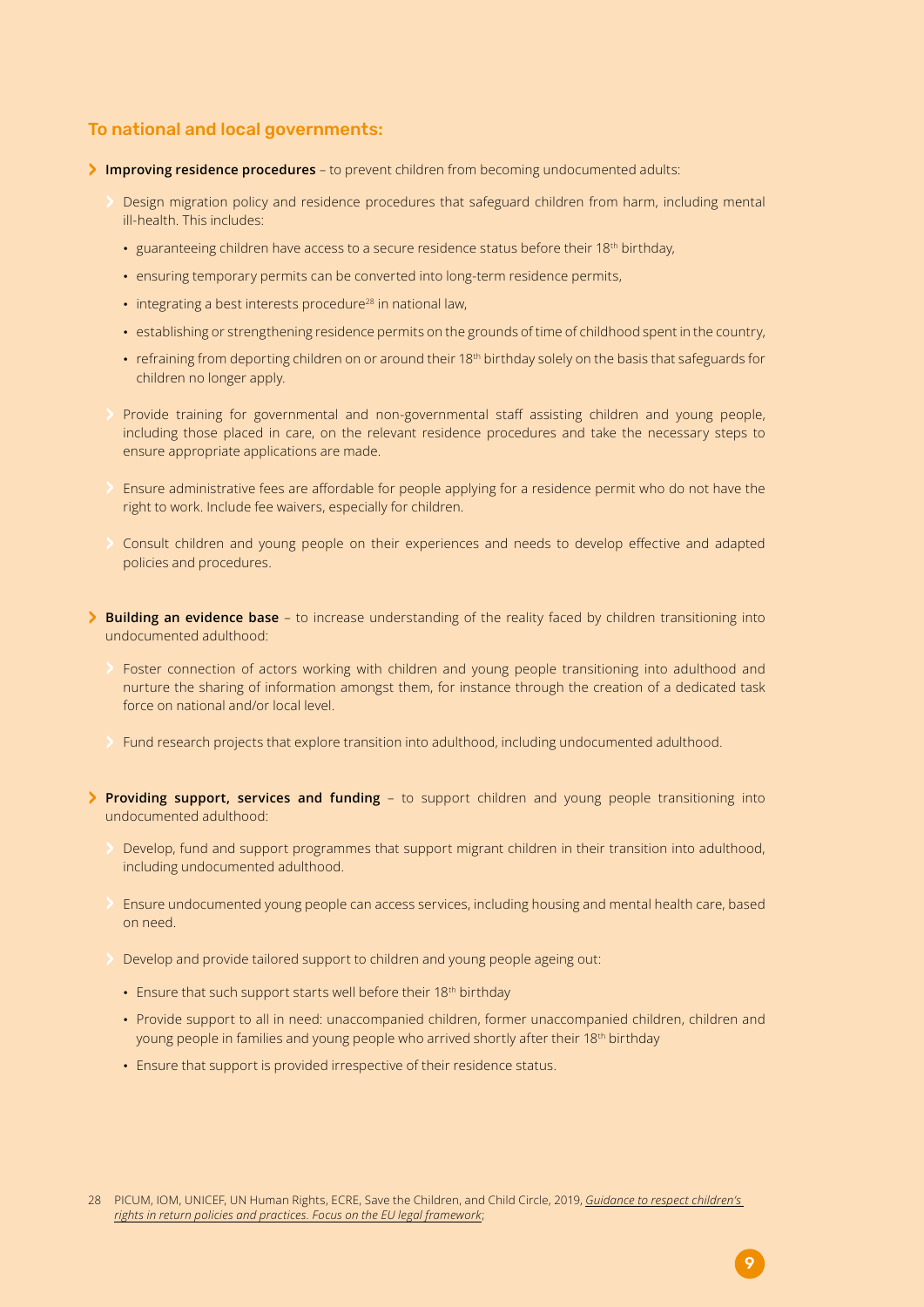This report was written by Laetitia Van der Vennet, Advocacy Officer, and edited by Michele LeVoy, Director, of PICUM – The Platform for International Cooperation on Undocumented Migrants. We wish to thank Roos-Marie Van den Bogaard for her preliminary research, advocacy trainee Carmen Díaz-Bertrana for her support in the final phase and researcher Hanna Scott for her input on Sweden.

This report could not have been possible without the kind support of our members and DLA Piper.

DLA lawyers conducted research in the following countries: Belgium, Denmark, France, Germany, Hungary, Italy, Luxembourg, Poland, Romania, Spain, Sweden, as well as at the EU level. The research provides a general overview of the law and should not be construed as legal advice to the reader.

We thank the following PICUM members in particular:

- > [Accem](https://www.accem.es/) (Spain)
- > [ARSIS Association for the Social Support of Youth](http://www.arsis.gr/en/home/) (Greece)
- > [Coram Children's Legal Centre](https://www.childrenslegalcentre.com/) (UK)
- ɽ [Flüchtlingsrat Niedersachsen e.v.](https://www.nds-fluerat.org/) (Germany)
- > [HumanRights360](https://www.humanrights360.org/) (Greece)
- > [Irish Refugee Council](https://www.irishrefugeecouncil.ie/)
- > [Migrant Rights Centre Ireland](https://www.mrci.ie/)
- ɽ [Platform Kinderen op de Vlucht](http://www.kinderenopdevlucht.be) / [Plate-forme Mineurs en exil](http://www.mineursenexil.be) (Belgium)
- > [Stiftung PRO ASYL](https://www.proasyl.de/) (Germany)

The front cover and pictures included in this report were taken by photographer Melania Messina.<sup>i</sup> They reflect the life of unaccompanied children, the vast majority of whom are teenage boys, in a reception centre in Palermo, Italy.ii

This publication was made possible with kind support from:











SIGRID RAUSING TRUST

This publication has received financial support from the European Union Programme for Employment and Social Innovation "EaSI" (2021-2027). For further information please consult: *<http://ec.europa.eu/social/easi>*

*The information contained in this publication does not necessarily reflect the official position of the European Commission.*

© PICUM, 2022

- i <https://melaniamessina.photoshelter.com/>
- ii From January to June 2020, ninety five percent of unaccompanied children arriving in Italy were boys. Ninety five of all unaccompanied children arriving in Italy were older than 15. Source: Unicef, *[Latest statistics and graphics on refugee and migrant children](https://www.unicef.org/eca/emergencies/latest-statistics-and-graphics-refugee-and-migrant-children)* [checked on 17 December 2021]